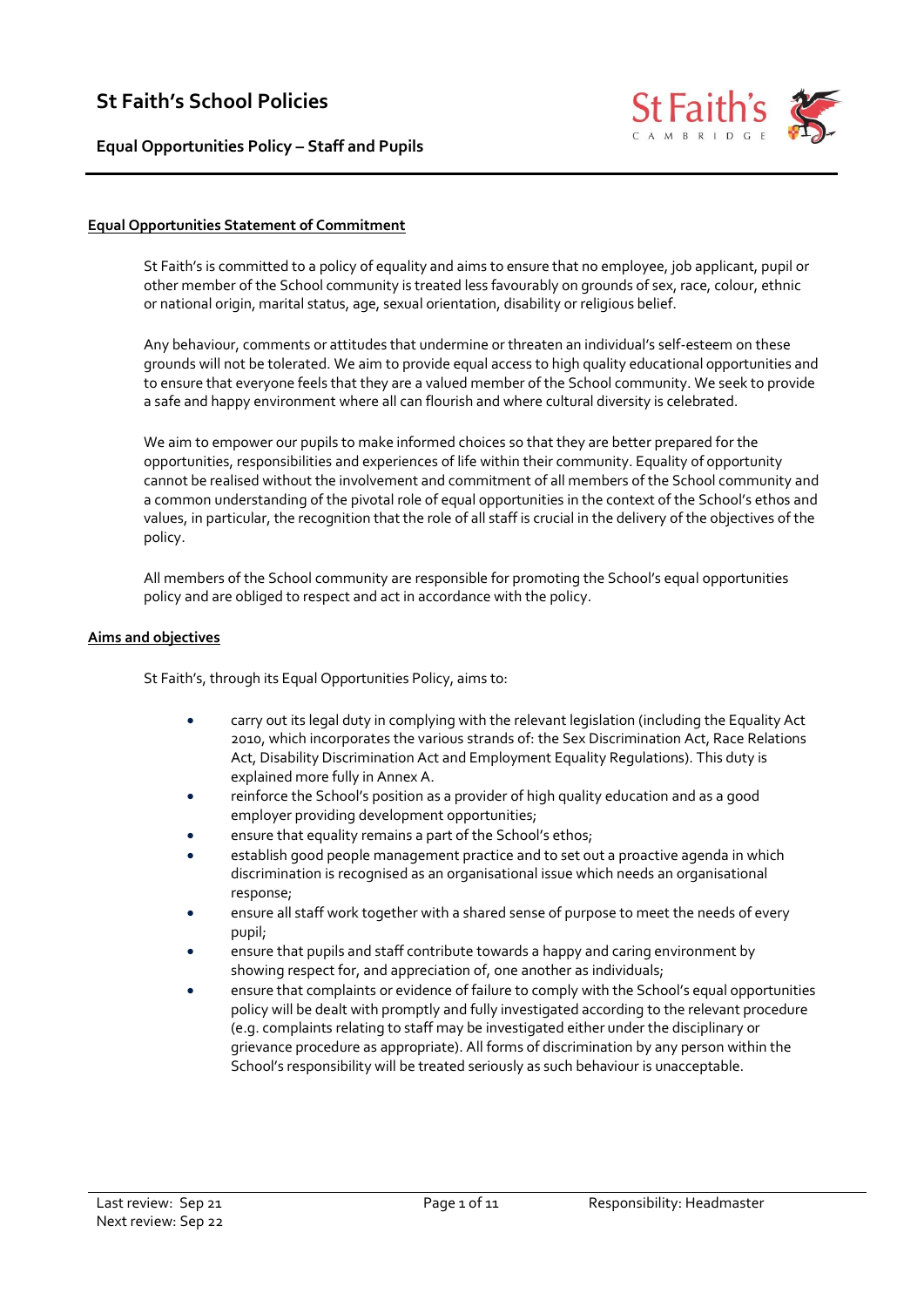#### **Policy and planning**

Equal opportunities implications, including race equality, will be considered whenever School policies are developed or reviewed. All policies will be regularly reviewed to provide a comprehensive and consistent process of monitoring and evaluation.

Particular provision in this policy has been made for Pre Prep, and Early Years and Foundation Stage pupils. This may be found at Annex B.

#### **Employment matters**

**Appointments:** in all staff appointments the best candidate will be appointed based on strict professional criteria.

**Family-friendly policies:** St Faith's is a family-friendly employer and will do its best to respond to the changing needs of all staff by publicising existing schemes designed to support employees in combining work and other responsibilities (e.g. parental leave arrangements, job share opportunities, flexitime where appropriate, carers' leave provision).

**HIV/AIDS:** St Faith's recognises that people with HIV/AIDS suffer not only from the purely medical effects of the infection but may also experience prejudice and misunderstanding, leading to unfair discrimination and victimisation. The School therefore will ensure that people with HIV/AIDS do not experience unfair treatment in relation to employment, as pupils or as other members of the School community. The School and governing body will follow the detailed guidelines regarding staff recruitment and pupil admissions set out in Annex C.

**Gender variant employees and gender reassignment:** The Equality Act 2010 now expressly covers discrimination on grounds of gender reassignment.

#### **Training and development**

The success of the Equal Opportunities Policy is closely linked to the provision of relevant training. Staff and governors will be encouraged to take up all relevant opportunities provided by the School's training programmes.

The School will endeavour to:

- enhance and develop the skills, knowledge and abilities of existing employees to realise their full potential, irrespective of background or employment status;
- provide equal access to training and development opportunities for all staff, including part time, on the basis of their assessed training needs;
- promote greater awareness of equal opportunities and the contribution which staff, governors, parents/guardians and pupils can make;
- equip employees with the skills to provide personal and organisational solutions, discriminatory practices and behaviour and to promote anti-discriminatory behaviour generally.

Professional development involves a continuous process of learning involving self- development, encouragement and motivation. The School places great importance on the relationship between team leaders and their teams and will ensure that employees are encouraged and supported to take responsibility for their own learning and development in the context of the School's performance management system.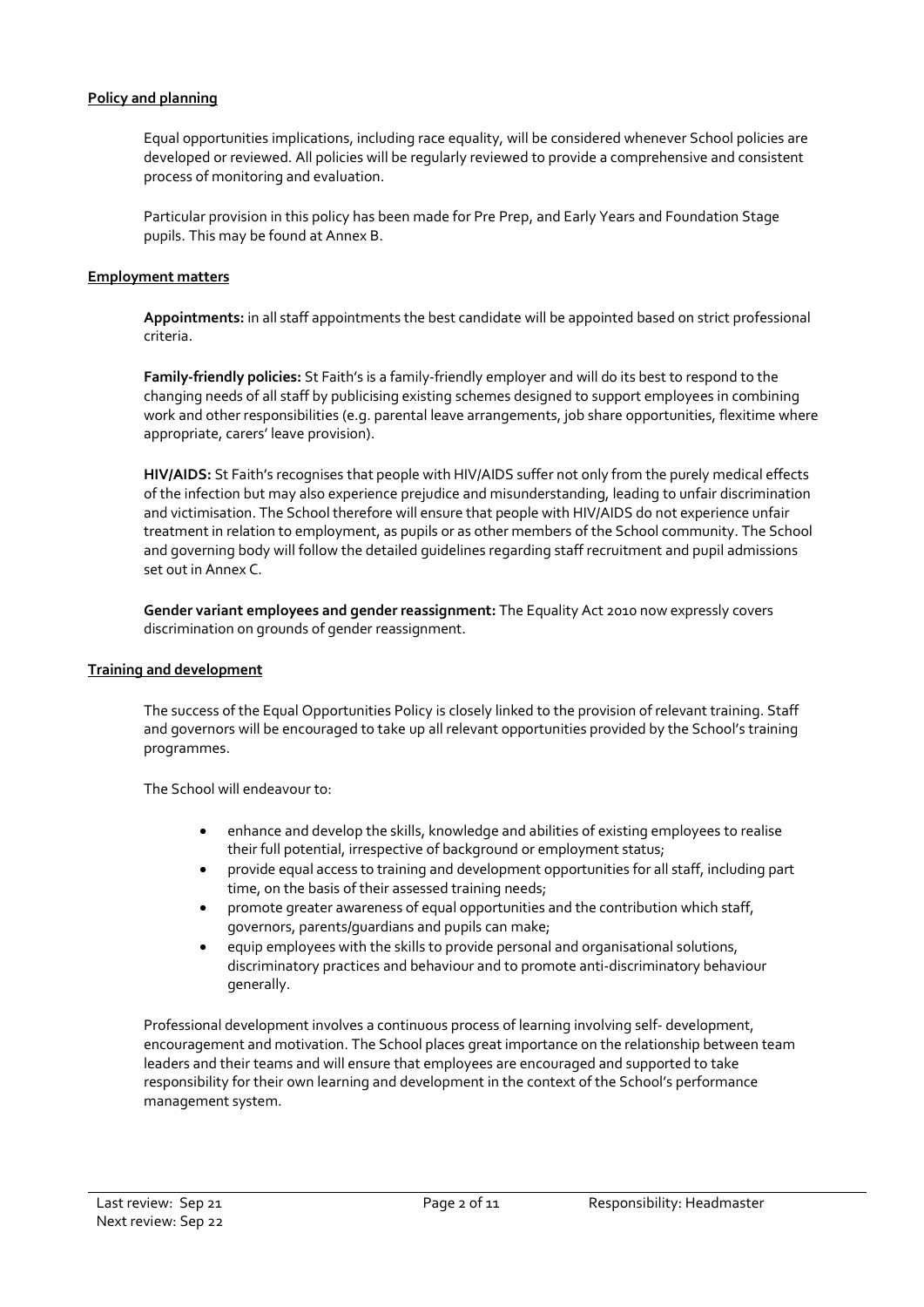#### **Pupils and the curriculum**

The School follows pupil admission policies that do not permit sex, race, colour or disability to be used as criteria for admission. St Faith's aim is to provide for all pupils according to their needs, irrespective of gender, ability or ethnic origin. The Education Reform Act 1988 stated that 'the school curriculum should reflect the culturally diverse society to which pupils belong and of which they will become adult members.' Pupils should have access to a broad and balanced curriculum which avoids stereotypes and provides good role models for all pupils. Equality of opportunity will inform the whole of the curriculum and be reviewed regularly.

Equal opportunities issues will be taken account of in planning the curriculum. Specifically in St Faith's:

Pupils are encouraged to show sensitivity, respect and tolerance towards those from different backgrounds and traditions. The pupils are taught to respect diversity within society and respect British values and other cultures.

Respect is regularly referred to through assemblies, the curriculum lessons and 'being our best selves' code and pupils are taught the importance of treating every member of the community fairly, irrespective of their background, beliefs or any element of their individuality. Respect is modelled across the entire school community.

The children mix with other children from different backgrounds and traditions. Friendship groups are diverse in terms of ethnicity and children integrate freely, promoting tolerance and understanding of different cultures e.g. when children of different faiths fast etc. and when children attend the 'Engage activity' or express a faith openly.

Within PSHCE, pupils learn about equality and diversity in society and discuss topics such as racism, homophobia, islamophobia and radicalisation. The Humanities curriculum incorporates study of each of the major world religions and their belief structures. Pupils are encouraged to discuss these differences in a respectful spirit, tolerant of those whose views differ from their own.

Pupils in Year 8 receive careers education in which they meet male and female role models, helping to eradicate any gender stereotyping.

Pupils are regularly given the opportunity to travel within the UK, Europe and beyond, gaining an understanding and appreciation of other societies and cultures. Year 6 spend a week in a school in Salamanca, Spain; Year 7 have the opportunity to spend a week in the Ardeche, France, pursuing outdoor activities such as canoeing; Year 8 travel to Rome and Pompeii on a Classics trip; pupils in Years 7 and 8 can travel to South Africa to visit Makukhanye Primary, the township school we have been supporting since 2004.

#### Monitoring, review and evaluation

All members of staff and the governing body have the responsibility of implementing this policy. The policy review will be drafted by the Equal Opportunities Coordinator, who is the HR Adviser, and agreed by the Headmaster. The Pre Prep and EYFS annex will be drafted by the Pre Prep Equalities Coordinator, who is Caroline Hendry, and agreed by the Head of Pre Prep.

The Headmaster will ensure that the Equal Opportunities Policy is reviewed on a two-yearly basis.

C HYDE-DUNN **Headmaster**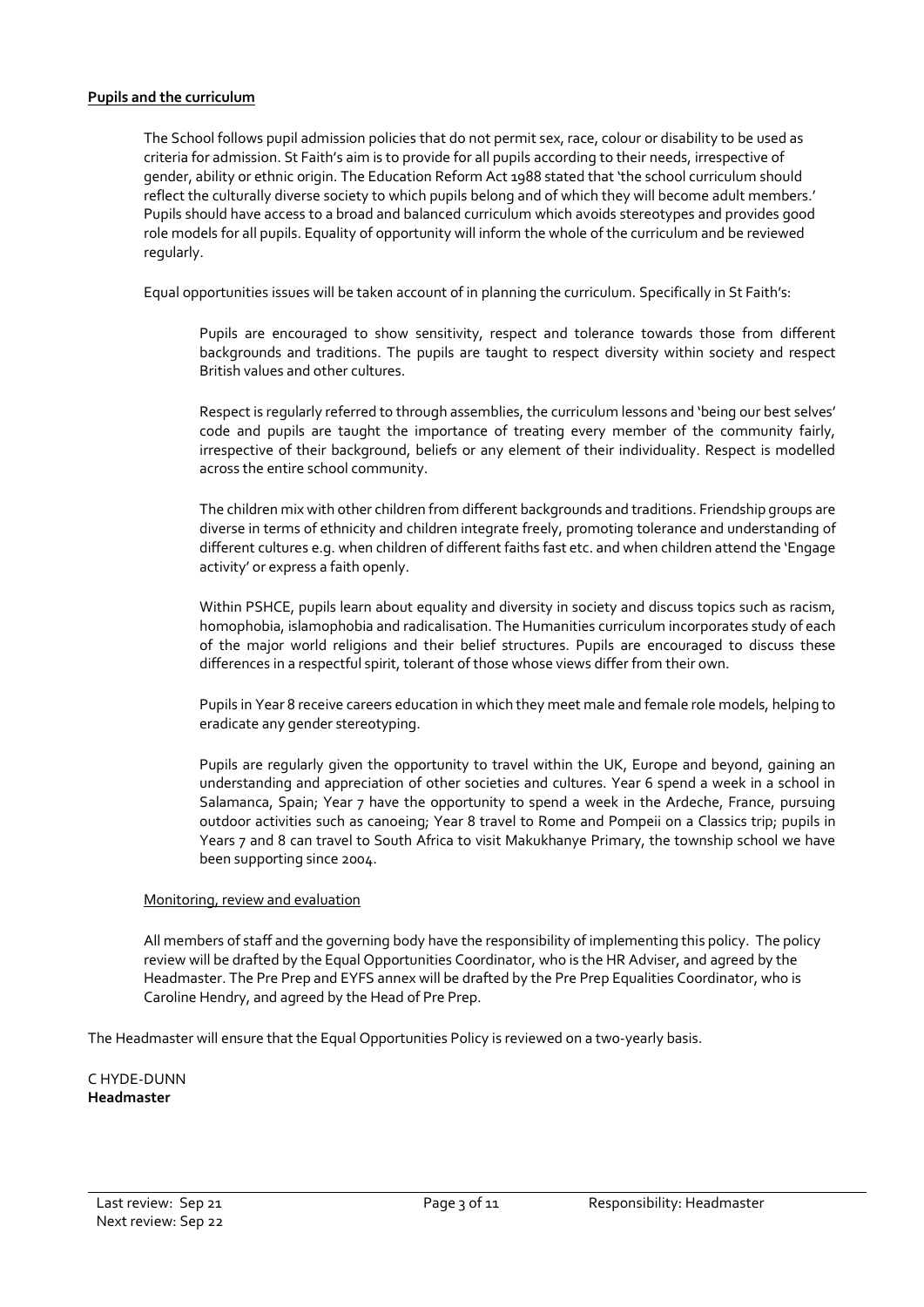#### **Annex A: The Legal Framework**

#### *The Equality Act 2010 combines the various strands, which are explained here:*

#### **Sex discrimination**

Under The Equality Act 2010, direct sex discrimination is where A treats B less favourably than A treats others, or would treat others, if the reason for the less-favourable treatment is B's sex or because B is breast-feeding. Women are, however, entitled to special treatment in connection with pregnancy, maternity or breast-feeding. Sex discrimination is generally unlawful in schools.

It covers recruitment policies, dismissals and redundancies, fringe benefits and other non- contractual matters and requires that women and men should be treated equally. The Sex Discrimination Act 1986 removes differential compulsory retirement ages for women and men.

#### **Gender reassignment discrimination**

The Equality 2010 Act reminds us that gender reassignment is a process and not an event. Discrimination in connection with the provision of education on grounds of past, present or proposed gender reassignment is generally unlawful.

#### **Sexual orientation discrimination**

Discrimination in connection with the provision of education on grounds of sexual orientation is generally unlawful under the provisions of The Equality Act 2010.

#### **Race discrimination**

Race as defined in The Equality Act 2010 includes colour, nationality and ethnic or national origins. Race is essentially a group characteristic, but one racial group can be part of a larger racial group. Discrimination in connection with provision of education on grounds of race is generally unlawful under the Act.

#### *Note: Race Relations Act 1976*

The Act makes it illegal to discriminate in recruitment, promotion, training and transfer, terms and conditions of employment or dismissal on grounds of colour, race, nationality or ethnic or national origins. Discrimination may be direct or indirect (see Appendix below). Where persons of a particular racial group are under-represented, either generally or in a section of the workforce, the Act enables employers to advertise vacancies in such a way as to encourage applications from persons of that racial group.

### **Race equality**

The amendments to the Act gives the School a statutory general duty to promote race equality and eliminate unlawful racial discrimination. All schools are required to have a written race equality policy in place: this policy is the St Faith's response.

### **Religion or belief discrimination**

Education is rife with variations on grounds of religion or belief and most of that variation is perfectly lawful, e.g. faith schools, 'broadly Christian' collective worship and provision for religious clothing. In the Equality Act 2010, religion means any religion and reference to religion includes a reference to a lack of religion. Similarly, belief means any religious or philosophical belief and a reference to belief includes a reference to a lack of belief.

The trigger sections in the Equality Act 2010 for unlawful discrimination on grounds of religion or belief in schools are admissions, the victimisation of pupils and the conduct of parents.

The most important exceptions to The Equality Act 2010 are:

- if the School has a religious character or a registered religious ethos;
- acts of worship and religious observances at all Schools are exempted from the general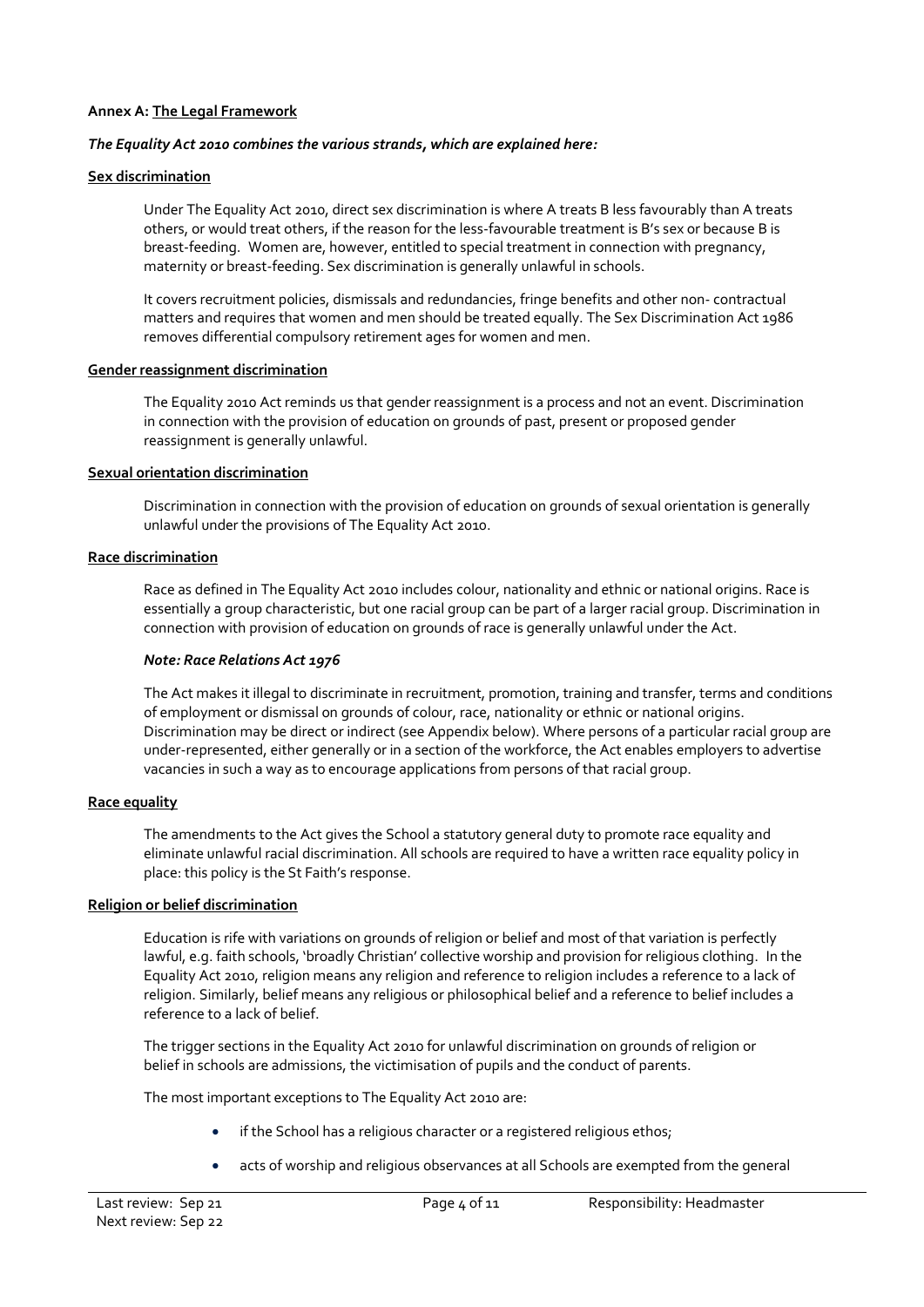prohibition of discrimination on grounds of religion or belief if the worship or observance is organised by, or for, the School, whether or not part of the curriculum.

Note: there are many important exceptions from legislation prohibiting discrimination on the grounds of religion or belief in relation to the employment of School head teachers and teaching staff.

# **Age discrimination**

Age discrimination would be a difficult area for local authorities and for all kinds of Schools, which have long-arranged classes and phases by chronological age more than by ability or achievement. However, age discrimination in Schools and in local authority provision of Schools is not restricted by The Equality Act 2010.

# **Marriage and civil partnership discrimination**

Discrimination relating to marriage or civil partnership is not restricted in the provision of education in schools by The Equality Act 2010. There are provisions in employment law that cover this field.

### **Disability discrimination**

There is a general requirement in The Equality Act 2010 to make reasonable adjustments for those with disabilities and a more specific requirement to do so in the field of education.

Special educational needs are also relevant to this area of discrimination.

### **Accessibility for disabled pupils**

The Equality Act 2010 requires St Faith's to monitor and improve the ways in which disabled pupils can access the School's pupil information and our School's curriculum. There is a written accessibility strategy and that strategy is designed to be implemented within a reasonable time.

Enforcement of The Equality Act 2010 relating to disability in Schools is possible through:

- The St Faith's parental complaints system
- application to the First-tier Tribunal of the courts.

# **Employment Equality Regulations**

It unlawful to discriminate on the grounds of sexual orientation as it relates to employment or vocational training of individuals. Sexual orientation is defined as sexual orientation towards persons of the same sex and/or towards persons of the opposite sex.

The Employment Equality (Religion or Belief) Regulations 2003 make it unlawful to discriminate on the grounds of religion or similar belief in employment and vocational training. Religion or belief is defined as meaning any religion; religious belief or similar philosophical belief.

The legislation gives protection against direct and indirect discrimination, harassment and victimisation and applies throughout the employment relationship, including recruitment and dismissal.

# **Direct and indirect discrimination**

Direct discrimination is always unlawful (with the exception of genuine occupational requirements – see below). Direct discrimination occurs when a person is treated less favourably than others in the same circumstances because of their sex, sexual orientation, religion or belief, or on racial grounds.

Indirect discrimination can occur when a condition or requirement is applied equally but is such that the proportion of members of one sex, racial group etc. who can meet it is considerably smaller than the proportion of members of the other sex or other racial groups. Indirect discrimination is unlawful unless the person imposing the condition can show that it is justified, irrespective of the sex or race of the person to whom it is applied.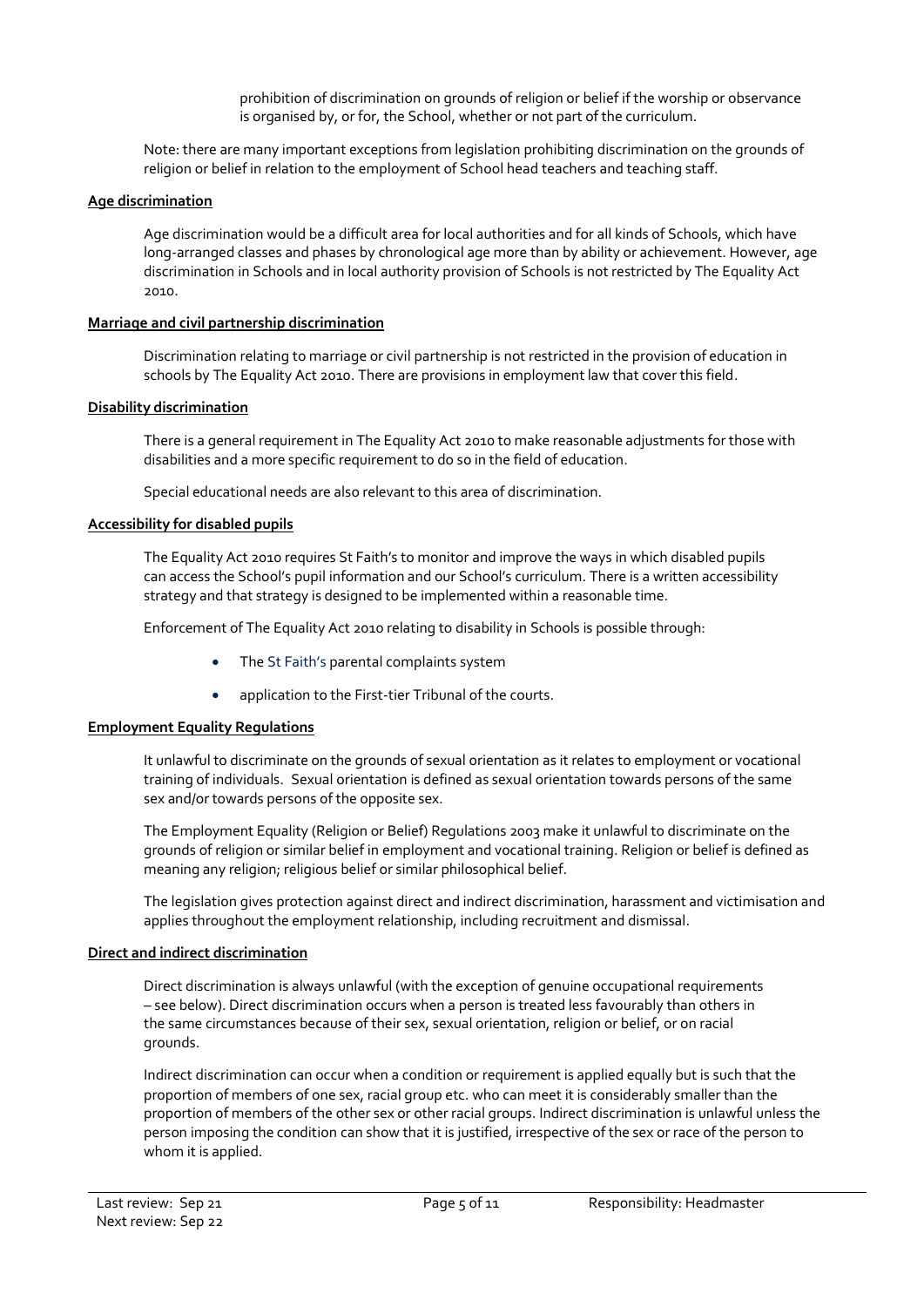#### **Genuine occupational requirement**

Discrimination is permitted in cases where a person's sex, race, religion or sexual orientation is a genuine occupational requirement for the job. Examples from the sex discrimination legislation are where a job had to be held by a man and not a woman or vice versa to preserve decency or privacy, such as where the job involved visiting changing rooms while they are in use. Further exemptions relate to single sex sport. In race discrimination law, provision of childcare or similar service promoting a particular racial group's welfare may be more effectively provided by someone of that race. It may then be permissible to specify that race as a genuine occupational requirement.

# **Equal pay**

The Equal Pay Act 1970 requires that women are paid the same as men if they are employed to do the same work or work that is of equal value. St Faith's ensures that this requirement is complied with when making decisions about pay. The Equal Opportunities Commission has issued a code of practice on equal pay in order to provide practical guidance on how to ensure pay is determined without sex discrimination.

### **Part-time workers**

The Part-time Workers (Prevention of Less Favourable Treatment) Regulations 2000 give the right to parttime workers not to be discriminated against in comparison with comparable full-time workers, unless the employer has objective justification. Where appropriate the principle of 'pro rata' treatment should apply. An example of less favourable treatment would be the automatic selection of part-timers first in a redundancy selection exercise. The School would almost certainly find it impossible to justify this.

These regulations apply both to women and men part-time workers. Additionally, as the large majority of part-time workers are women, detrimental treatment of part-timers is also likely to be indirect sex discrimination.

# **Complaints**

In relation to complaints in the employment context, St Faith's and The Leys Foundation may be legally responsible for the discriminatory acts against employees or applicants for jobs – including acts carried out by the Headmaster or other members of staff. Such cases can be taken to an employment tribunal.

Discrimination complaints involving issues such as the admission of, or equal opportunities for, pupils can be considered by a county court.

# **Disability discrimination**

Under The Disability Discrimination Act 1995 (DDA), St Faith's and The Leys Foundation must not discriminate against disabled people applying for jobs, or against existing disabled staff. For these purposes, a person has a disability if they have a physical or mental impairment which had a substantial and long-term adverse effect on their ability to carry out normal day-to-day activities. The definition is wide. It is unlawful discrimination for an employer to treat a person less favourably than others for a reason relating to disability unless the treatment can be justified by the employer.

The 1995 Act imposes a duty on employers to make reasonable adjustments if the premises or employment arrangements substantially disadvantage a disabled person compared with a non-disabled person. Examples might be installation of a ramp for an employee who uses a wheelchair, having staff notices in large print etc. Whether or not a particular adjustment is reasonable depends on a number of factors such as cost, practicability and effectiveness. Failure to discharge this duty will constitute discrimination unless the employer can justify their action.

Complaints about disability discrimination can be heard by an employment tribunal (if related to an employment matter) or a county court (if they concern supply of goods, facilities or services).

### **The Rehabilitation of Offenders Act 1974**

This Act provides that if a convicted person completes a specified period without being convicted of further offences then the conviction can be held to be 'spent'. Accordingly these sentences do not have to be revealed and should not be used as a means of excluding people from employment or promotion. The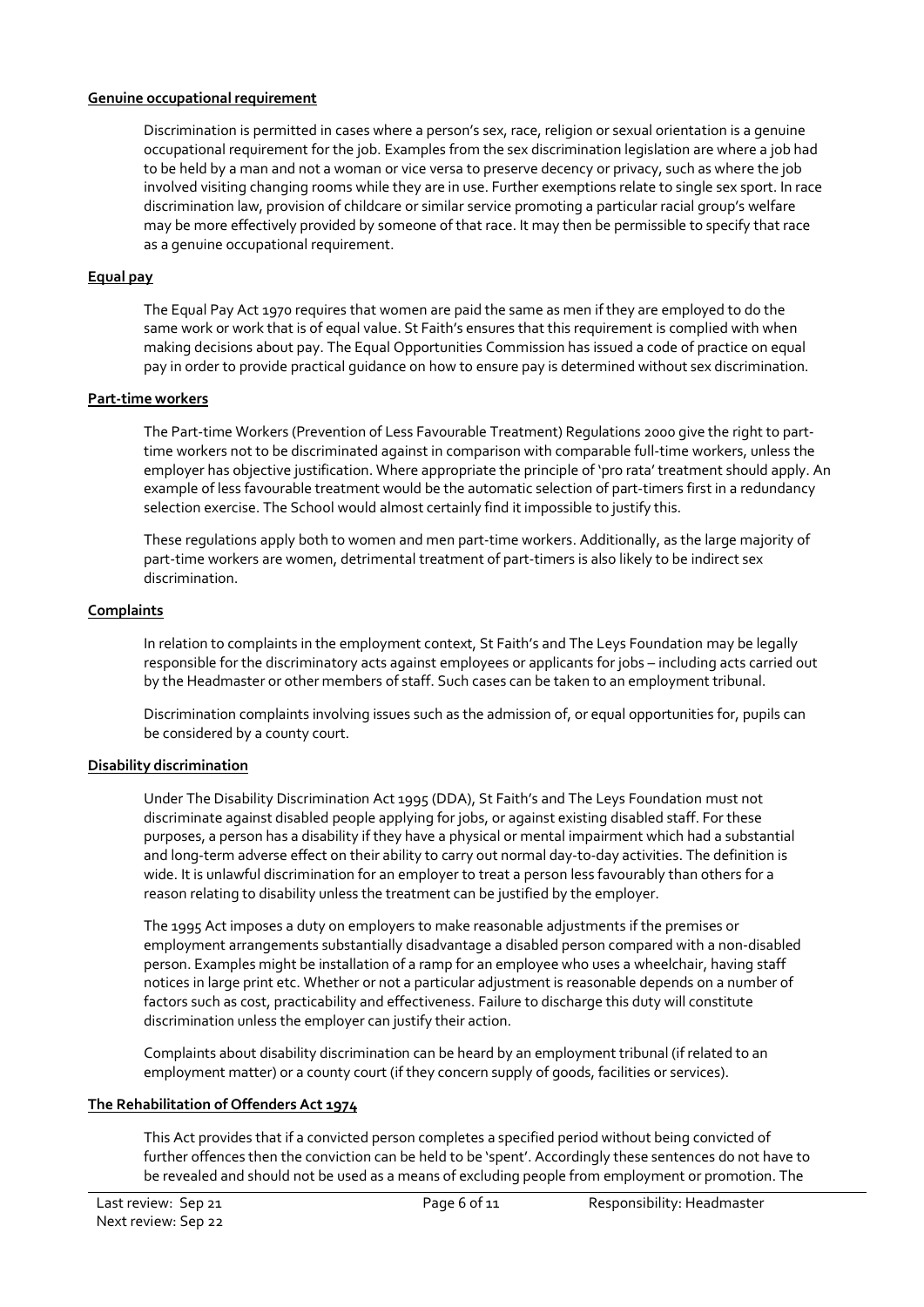important feature of this legislation is that certain occupations are not within the scope of this Act, for example, a job which involved substantial access to children under 18 years of age. In the cases of these 'exempt employments', all convictions whether spent or not can be taken into account. The Criminal Records Bureau handles disclosures of this data prior to appointment being made.

## **Discrimination, victimisation and harassment**

See Appendix 1 below for further information and definitions of discrimination, victimisation and harassment. Complaints relating to these matters must be dealt with promptly and investigated using the appropriate procedure, e.g. disciplinary procedure, anti-harassment policy and procedure.

Who is the employer and who is responsible?

The St Faith's and The Leys Foundation is the employer of all staff. They have powers over the appointment, suspension, discipline and dismissal of staff.

Accordingly, where complaints are made about sex, race or disability discrimination concerning the exercise of these powers, it will normally be the Foundation governing body who is treated as the employer.

# **Appendix 1 to Annex A: Discrimination, victimisation and harassment**

Discrimination on grounds of race, sex, disability, religion or belief, or sexual orientation is illegal. However, for the School community, discrimination is also unacceptable on any of the other grounds referred to in this policy statement. Failure to comply with the policy will be fully and promptly investigated using the appropriate procedures.

There are four ways in which discrimination may occur:

- 1. **Direct discrimination:** This means treating someone less favourably than others would be treated in the same or similar circumstances on the grounds of race, sex etc.
- 2. **Indirect discrimination:** This means applying a requirement or condition which cannot be justified to all groups but which has a disproportionately adverse effect on one group because the proportion of that group which can comply is smaller than the proportion of the group(s) which can comply with it.
- 3. **Victimisation:** This occurs when a person is treated less favourably than other persons would be treated because that person has done a 'protected act' under the Equal Pay Act, Sex Discrimination Act, Race Relations Act or Employment Equality Regulations, for example, by bringing forward proceedings or giving evidence or information.
- 4. **Harassment:** Harassment can take many forms, from the most obvious abusive remarks to extremely subtle use of power. As with unfair or unlawful discrimination, harassment can be intentional or unintentional. However, the key issue is not simply the intention of the offender but the impact of the behaviour on the person receiving it.

Harassment may involve any of the following:

- physical contact or violence;
- offensive humiliating and intimidating remarks or actions;
- exclusion from participation in job-related or classroom-related discussions, training or social or other events;
- unfair work allocation;
- unjust or excessive or humiliating criticism of performance;
- offensive signs or notices;
- graffiti;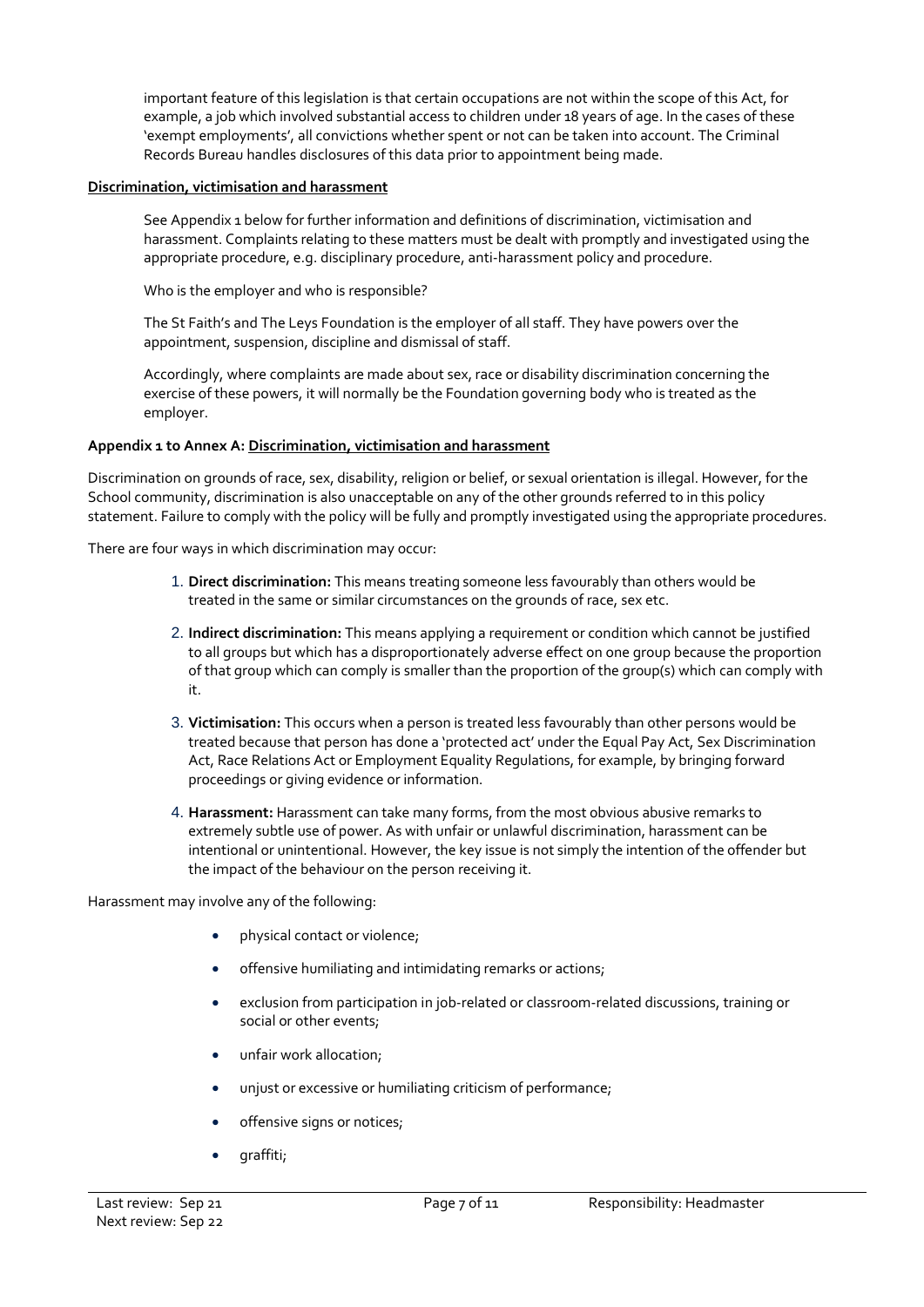• repeated demands or requests for sexual favours.

These are merely examples and not an exhaustive list. Whatever the form, the School will provide support for any member of the School community, pupil or staff member who feels threatened or isolated because of such actions.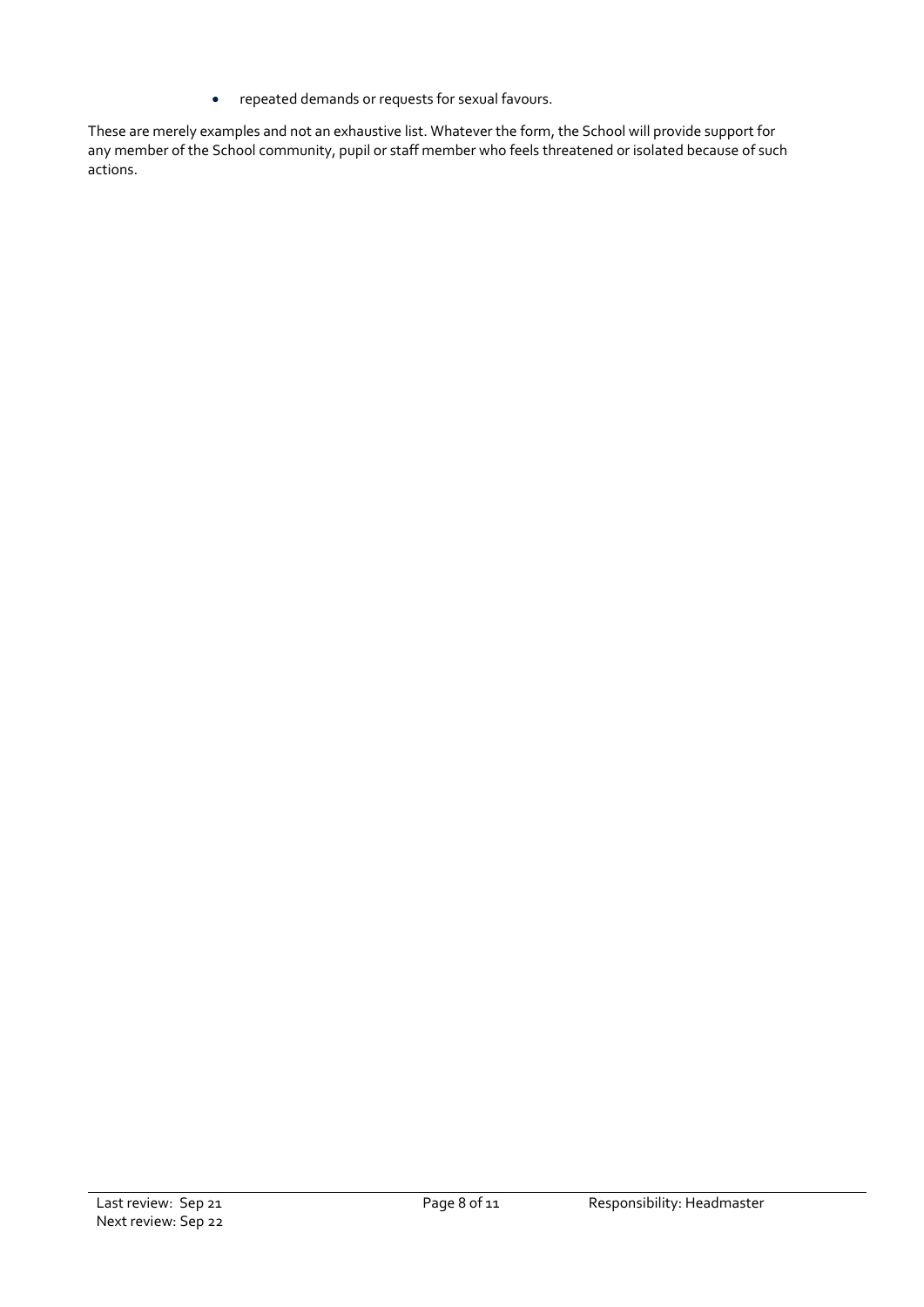

# **Aims and Objectives**

Equality of opportunity throughout the Pre Prep at St Faith's is about providing equality and excellence for all in order to promote the highest standards of achievement. Equality of opportunity applies to all members of the school community – pupils, staff and parents.

Our policy is based on the following core values as expressed in the school's mission statement.

- Children at St Faith's are encouraged to become their best selves.
- We provide for the talents, strengths, interests and needs of a wide variety of children
- We provide a broad and inspiring education across all subjects, in a cherishing and supportive environment.

These statements are designed to ensure that the school meets the needs of all, taking account of gender, ethnicity, culture, religion, language, ability, and disability.

We aim to:

- Promote and encourage positive attitudes and relationships between all our children, families and the wider community.
- Promote equality of opportunity
- Promote racial equality and good race relations
- Oppose all forms of prejudice and discrimination.

To achieve these aims, we will make all members of the school community aware of our philosophy. In our school we believe that all our children matter. We give our children every opportunity to achieve their best and value each child's accomplishments. We do this by taking account of our children's range of life experiences when planning for their learning.

We set each child realistic and challenging expectations to enable most children to achieve the Early Learning Goals by the end of the Foundation Stage. Some children will progress beyond this point. We do this in order to meet the needs of boys and girls, children with special educational needs, children who are more able, children with disabilities, children from all social and cultural backgrounds, children of different ethnic groups and those from diverse linguistic backgrounds.

Class teachers develop strategies to ensure appropriate access to classroom equipment and resources which include computer timetables, rotating activities and providing independent choice time. In the classroom, teachers regularly mix groups working together to enable pupils to work with a variety of class members. As some styles of teaching can advantage particular pupils, we use a variety of strategies which include whole class teaching, group discussions, paired and individual activities. In the EYFS we also include child-initiated and adult-led opportunities.

### **Admissions, Inclusion and Transitions**

We have a whole school policy for admissions and special educational needs. The special needs coordinator is Sophie Buchanan.

### **Role of Staff**

The Foundation Stage Coordinator is the ENCO.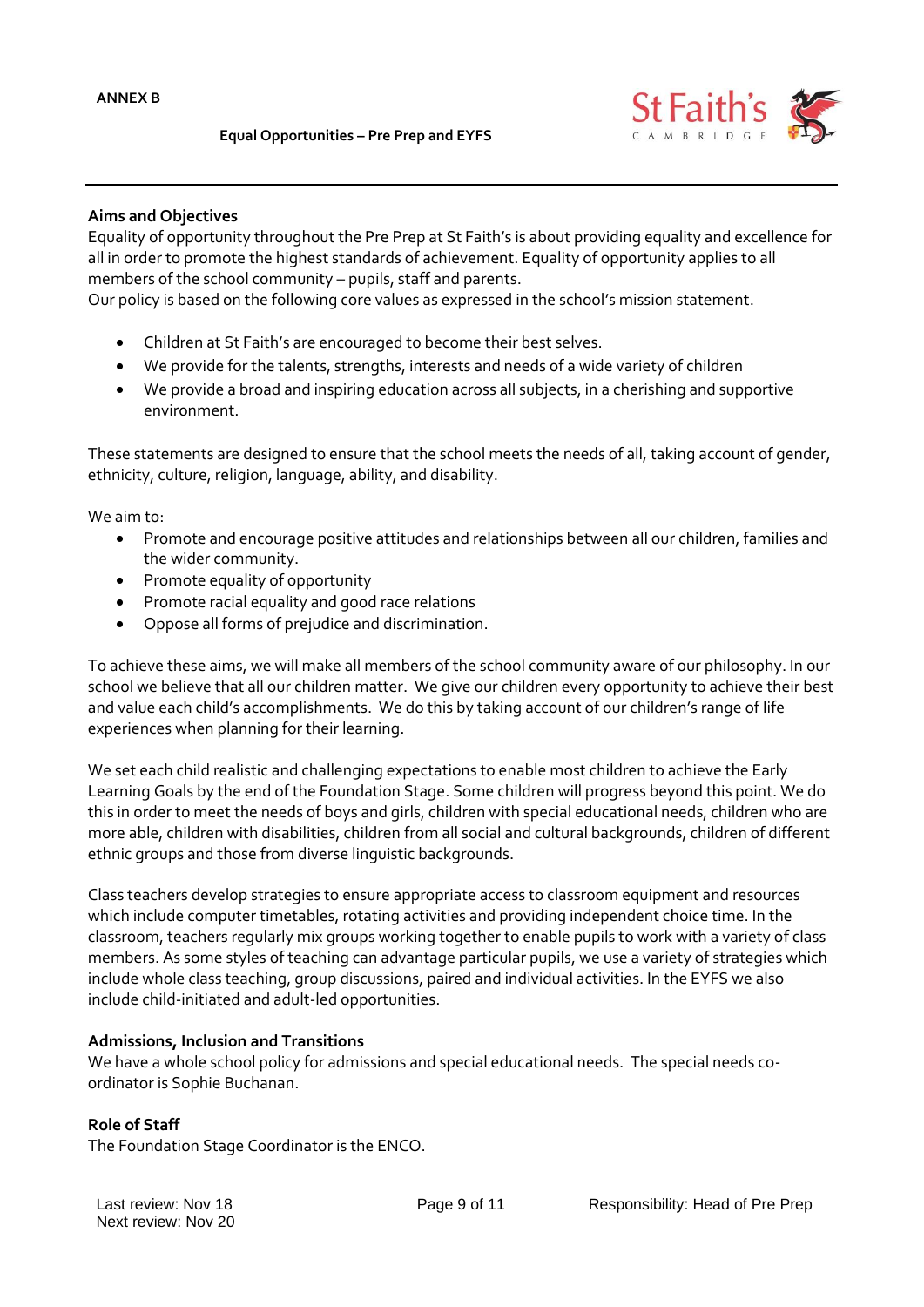All who work in the Pre Prep have a responsibility for promoting equality and inclusion. We share the same ethos which reflects our commitment to equality for all members of the school community. Teaching and curriculum development ensure high expectations of all children and appropriate breadth of content in relation to the school and the wider community. Curriculum planning is monitored to ensure that teaching includes understanding and celebration of a range of faiths, cultures and diversity. Children experience activities which help them to enjoy and understand many festivals that are celebrated around the world such as Diwali, Hanukah and Chinese New Year to name a few. Throughout the Pre Prep, we follow the Cambridgeshire PSHCE programme of work. We believe that for children to be both happy and successful in their learning at school they need to:

- Know what they are good at
- Take responsibility for their actions
- Know how to manage their feelings so they can learn better
- Know how to motivate themselves and bounce back if they fail at something
- Understand another person's point of view
- Know how to be supportive of others
- Be able to get on with others and work co-operatively

# **Resources**

The provision of good quality resources and materials within the Pre Prep at St Faith's is a high priority. Where appropriate, resources and displays reflect the experiences and backgrounds of the range of people living in the UK. We endeavour to celebrate diversity and challenge stereotypes.

# **Record Keeping**

All staff are aware of our incident form on which racial or other significant incidents, and the action taken, can be recorded.

# **Working with Parents and other agencies**

We aim to work closely with all parents and with outside agencies where appropriate. We provide opportunities for all parents and other agencies to feel welcomed in school, work in partnership with teachers and be well informed by clear communication.

**L WAKEFIELD Head of Pre Prep**